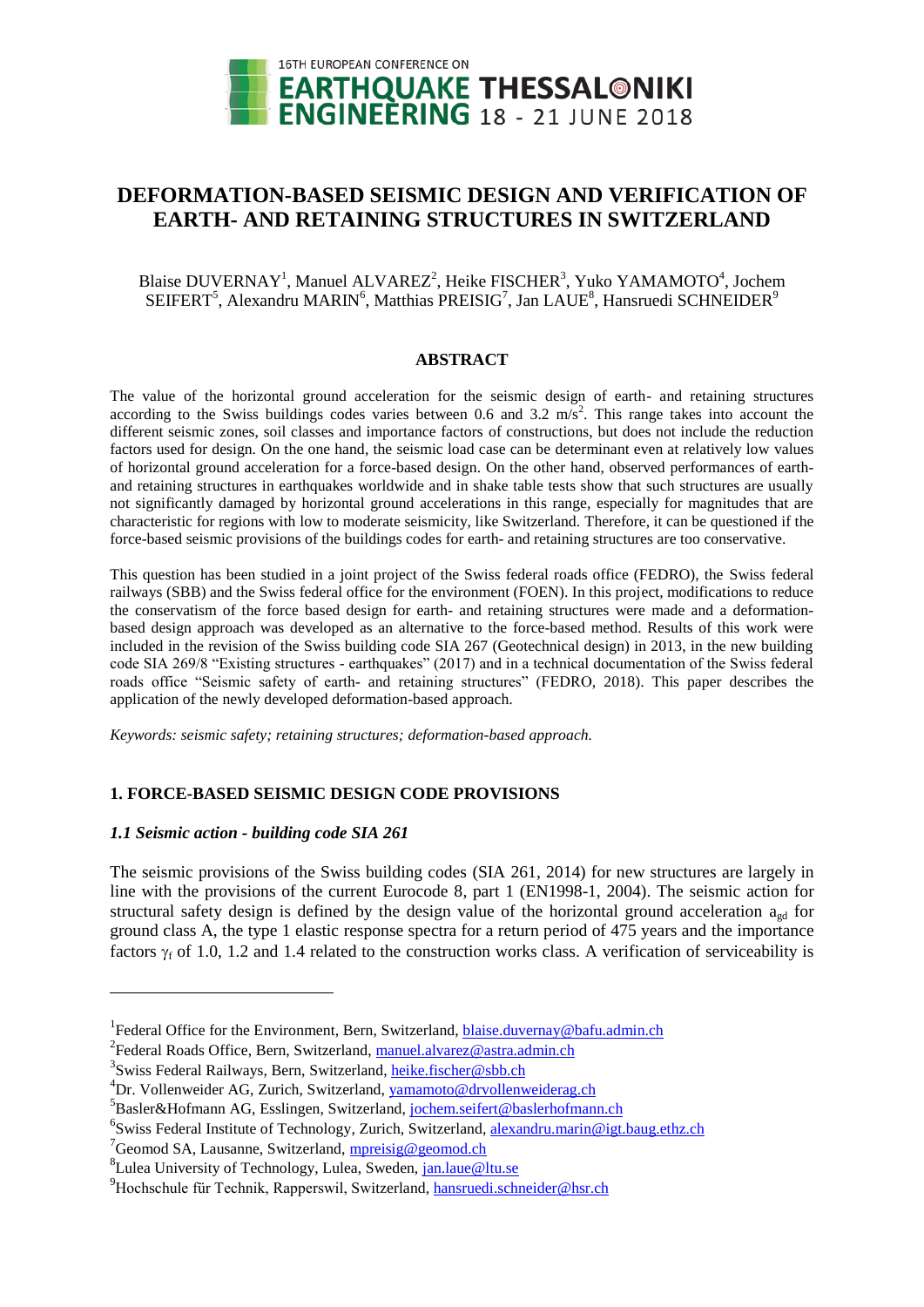only required for the highest construction works class (BWK III) This verification is performed for 50% of the seismic action used for structural safety design. In Switzerland,  $a_{gd}$  varies between 0.6 and 1.6 m/s<sup>2</sup>. The soil factor S, which takes into account the relative amplification of the seismic action according to the ground class varies between 1.0 and 1.4. Therefore, the range of values for  $\gamma_f$  a<sub>gd</sub> S (design value of horizontal ground acceleration at a site) varies between 0.6 and 3.2 m/s<sup>2</sup>.

### *1.2 Force-based design of earth- and retaining structures - building code SIA 267*

the design value of the horizontal ground acceleration for the force-based design of earth and retaining structures is obtained from the value of  $\gamma_f$  a<sub>gd</sub> S taken from SIA 261 (2013) divided by two correction factors  $q_a$  and  $q_b$  defined in SIA 267 (2017). The reduction factor  $q_a$  varies from 1.0 to 2.0 and takes into account the allowable residual displacements for earth- and retaining structures. The reduction factor  $q<sub>h</sub>$  varies from 1.0 to 2.5 and takes into account the dimensions of the failure mechanism. For most cases, the vertical seismic action can be ignored.

According to SIA 267, a formal verification of the seismic safety for earth- and retaining structures is not necessary if all the following criteria are met:

- Construction works class I or II
- The structural safety requirements for permanent and temporary design situations are met
- The design value of horizontal ground acceleration at the site  $\gamma_f$  agd S  $\leq$  1.5 m/s<sup>2</sup> for horizontal terrain and  $\gamma_f$  a<sub>gd</sub>  $S \le 1.1$  m/s<sup>2</sup> for other situations
- There is no potential for soil liquefaction, soil compaction and shear strength reduction.

For the design of slopes and embankments, the seismic load case is usually determinant. In the case represented in Figure 1, the factor of safety for slope stability under permanent loads based on the design values of the soil parameters is 1.05 (1.29 for characteristic values). In this case, the seismic load case is determinant for  $\gamma_f$  a<sub>gd</sub> S > 0.5 m/s<sup>2</sup> with the usual values of  $q_a = 2.0$  and  $q_h = 1.0$ . This value is very low. It is lower than the above-mentioned threshold value of  $1.5 \text{ m/s}^2$  in SIA 267 (2013). In contrast, Newmark-based analyses show that even if the force-based seismic slope stability is not met (see also Section 2.5), the resulting permanent slope displacements of typical engineered earth structures is negligible, for a seismic action equivalent to  $\gamma_f$  a<sub>gd</sub> S = 1.5 m/s<sup>2</sup> or below.



Figure 1: Example embankment dam (FEDRO, 2018). Design values of the soil parameters are  $\gamma_d = 18$  kn/m<sup>3</sup>,  $\phi_d = 26.6^\circ$ ,  $c_d = 0.65$  kN/m<sup>2</sup>. Characteristic values of the soil parameters are  $\gamma_k = 18$  kN/m<sup>3</sup>,  $\phi_k = 31$ ,  $c_k = 1$  $kN/m<sup>2</sup>$ . The dam height is 5m and the slope angle is 32 $^{\circ}$ .

For the force-based seismic design of the retaining stem wall presented in Figure 2, the seismic load case is determinant for  $\gamma_f$  a<sub>gd</sub>  $S > 2.7$  m/s<sup>2</sup> (Schneider et al., 2015). Bearing capacity failure is the critical failure mode. For a stem wall with a visible height h of 8 m (higher range in practice), the seismic load case becomes determinant for  $\gamma_f$  a<sub>gd</sub> S > 1.7 m/s<sup>2</sup>. This latter value is in good agreement with the threshold value of 1.5 m/s<sup>2</sup> above which an explicit verification of seismic safety is necessary according to SIA 267.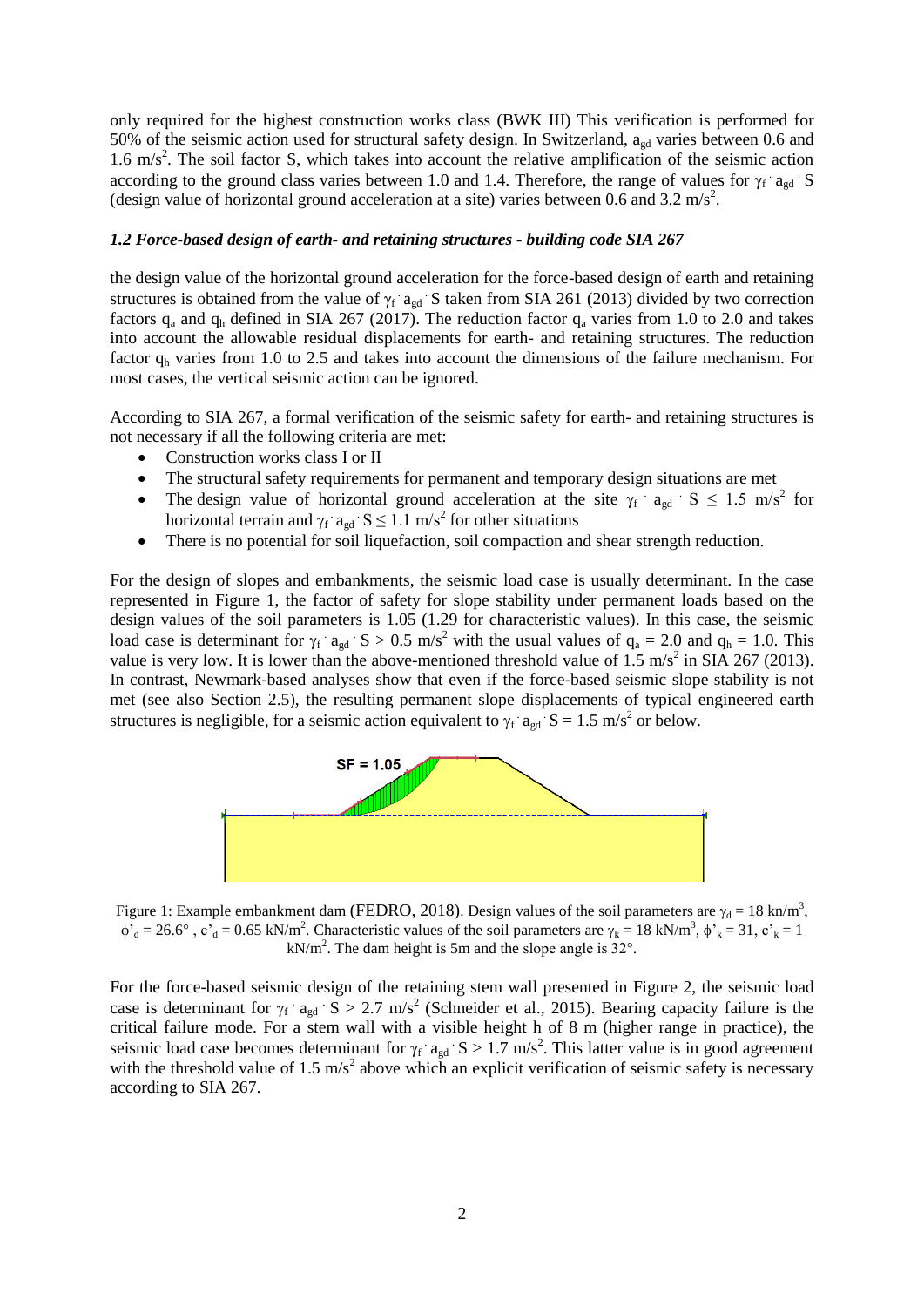

Figure 2: Example stem wall (FEDRO, 2018). Design values of the soil parameters are  $\gamma_d = 20 \text{ kN/m}^3$ ,  $\phi_d =$ 25.7°,  $c_d = 0$  kN/m<sup>2</sup>. Characteristic values of the soil parameters are  $\gamma_k = 20$  kN/m<sup>3</sup>,  $\phi'_{k} = 30^{\circ}$ ,  $c_d = 0$  kN/m<sup>2</sup>. Reduction factors were selected as  $q_a = 2.0$  and  $q_h = 1.0$ . The required value of  $B_u$  is 4.2 m for permanent loads.

For the force-based seismic design of the anchored wall in Figure 3, the seismic load case is determinant for values of  $\gamma_f$  a<sub>gd</sub> S above 1.9 m/s<sup>2</sup>. Global failure is the critical failure mode.



Characteristics of the anchors for the permanent load case are Horizontal spacing  $d = 3.00$  m Required loading  $A_d = 427.2$  kN Characteristic value of external resistance  $R_k = 577.0 \text{ kN}$ Internal resistance R<sub>i,k</sub> = 744.0 kN (4 tendons with 100 mm<sup>2</sup> and  $f_{pk}$  = 1860 N/mm<sup>2</sup>) Anchoring length  $l_v = 5.0$  m Free anchor length  $l_{fr} = 7.00$  m

Figure 3: Example anchored wall (FEDRO, 2018). Design values of the soil parameters are  $\gamma_d = 20 \text{ kN/m}^3$ ,  $\phi_d$ = 25.7°, c'<sub>d</sub> = 0 kN/m<sup>2</sup>. Characteristic values are  $\gamma_k = 20$  kn/m<sup>3</sup>,  $\phi'_{k} = 30^\circ$ , c'<sub>d</sub> = 0 kN/m<sup>2</sup>. Reduction factors were selected as  $q_a = 1.0$  and  $q_h = 1.5$  to 2.0 (according to the dimensions of the failure mechanism). The soil behind the wall has a slope of  $20^{\circ}$  up to a horizontal distance of  $25$  m behind the wall and, then it is horizontal.

These examples show that the value of  $\gamma_f$  a<sub>gd</sub> S for which the force-based seismic design becomes determinant is variable depending on the construction type. When it is the case, a deformation-based design would enable the designer to check if the supplementary measures and related costs to comply with the force-based structural safety requirements under seismic loading are justified. The building code SIA 267 mentions this possibility without giving further details. A framework for such a procedure is given in the building code SIA 269/8 "Existing structures - earthquakes" (SIA, 2017).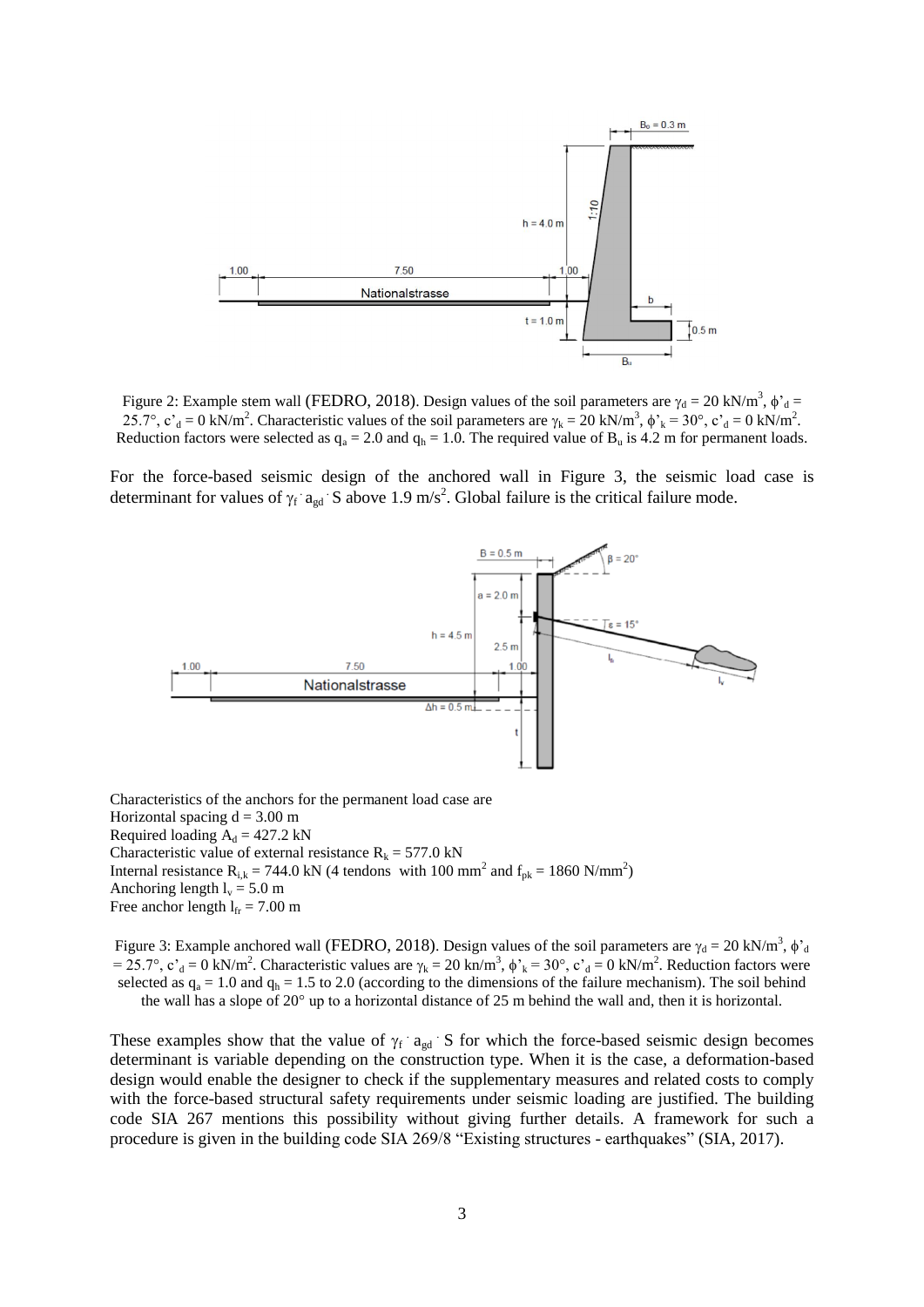### **2. BUILDING CODE SIA 269/8 "EXISTING STRUCTURES - EARTHQUAKES"**

### *2.1 Central concepts*

compliance factor  $\alpha_{\min}$  is 0,40.

The pre-standard SIA 2018 (SIA, 2004) for the verification of the seismic safety of existing buildings was published in 2004 and replaced in December 2017 by the new building code SIA 269/8 "Existing structures - earthquakes" (SIA, 2017). This new code uses the main principles of the pre-standard SIA 2018 and it is applicable to a wider range of existing structures, like earth- and retaining structures. The first central concept of SIA 269/8 is the **compliance factor**  $\alpha_{\text{eff}}$  which indicates the degree of compliance of an existing structure with the requirements for new structures. For construction works class I (common structures) and II (structures with high occupancy, or with high consequences in case of collapse), the minimum compliance factor  $\alpha_{\min}$  is 0,25. For construction works class III as well as

The second central concept is the **recommendation of measures**. Three cases are distinguished depending on the compliance factor of an existing structure (see also Figure 4):

for school buildings and constructions with an important infrastructure function, the minimum

- 1. If the compliance factor  $\alpha_{\text{eff}}$  is under the threshold value of  $\alpha_{\text{min}}$ , retrofit measures are necessary in order to reach a compliance factor after intervention  $(\alpha_{int})$  at least equal to  $\alpha_{min}$ .
- 2. If the compliance factor  $\alpha_{\text{eff}}$  is above  $\alpha_{\text{min}}$  but below the dashed curves in Figure 1, then retrofitting must be implemented as long as the related measures are *commensurate*. The objective is to reach a compliance factor of 1,0. If this is not possible, measures must be implemented up until the limit of commensurability. If no commensurate measures can be found then the existing state can be accepted.
- 3. If the compliance factor  $\alpha_{\text{eff}}$  is above the dashed line in Figure 1, the existing state is acceptable as it is probably impossible to find commensurate measures.



Figure 4: Recommendations of measures according to the new SIA building code 269/8.

The third central concept is the **commensurability of measures**. The criterion used in SIA 269/8 is the efficiency of measures  $E_{M}$  defined as the ratio between the risk reduction in Swiss francs per year and the annualized cost of measures with a discounting factor of 2% over the remaining time of use of the construction. According to SIA 269/8, the risk reduction can be computed explicitly for casualty risk (Figure 5), risk of direct damage to a construction and its content (Figure 6), business interruption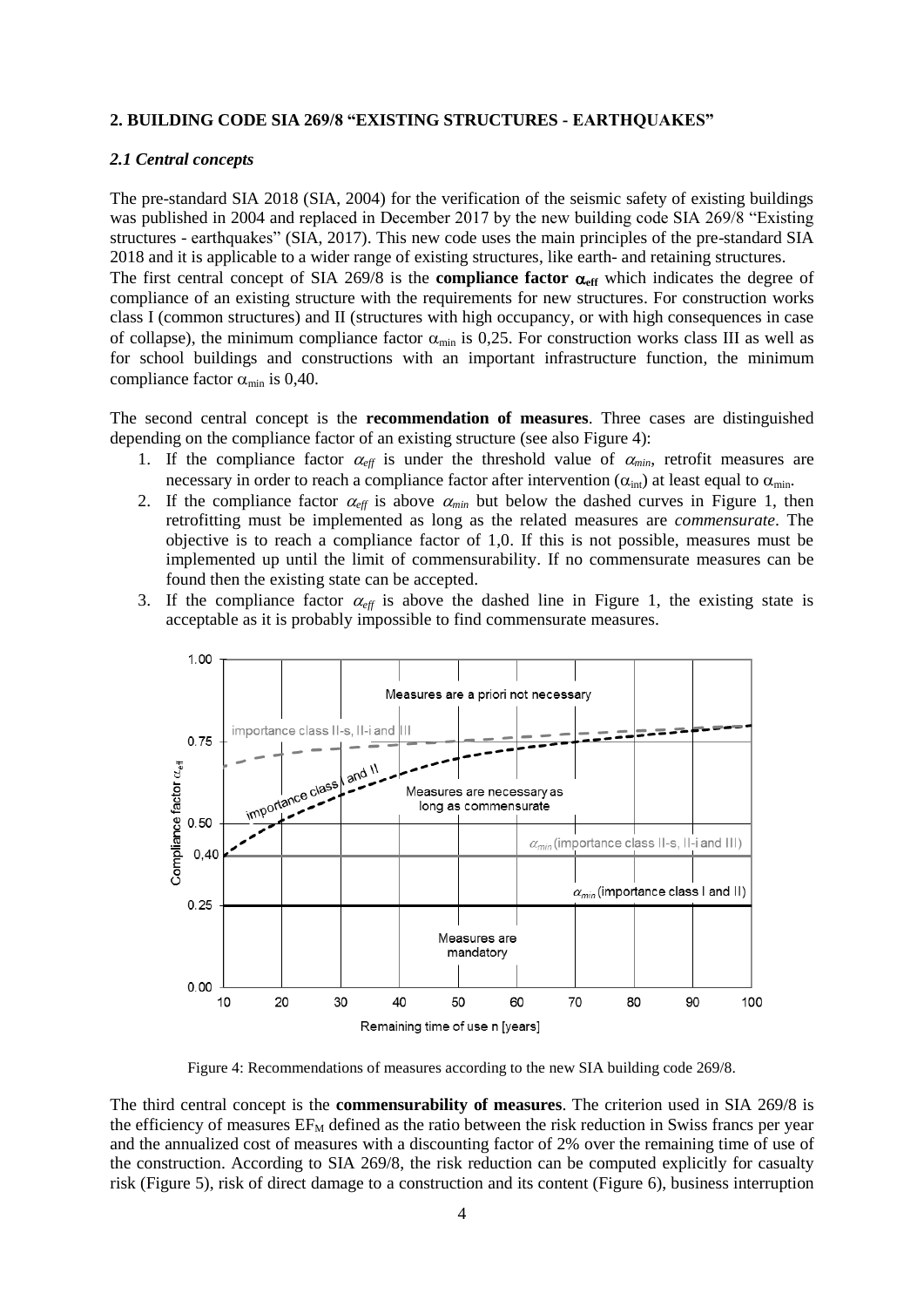and loss of infrastructure function (Figure 7). Using Figure 5, the casualty risk is computed by multiplying the risk factor for individuals with the average number of people potentially affected by the collapse of a structure and a value of 10 million Swiss francs per life saved. Using Figure 6, the annualized risk from direct damage to the construction is calculated as the multiplication of the risk factor BRF with the replacement value of the construction. The risk reduction for important and vital infrastructure function is computed using the so-called infrastructure rate (Figure 7). The yearly risk reduction is the infrastructure rate IS multiplied with the replacement value of the construction.



Figure 5: Risk curve in the building code SIA 269/8 (dashed) relating the compliance factor  $\alpha_{eff}$  of a construction with the annual risk factor for individuals PRF



Figure 6: Risk curves in SIA 269/8 relating the compliance factor  $\alpha_{\text{eff}}$  with the risk factor BRF for direct damage to the construction (and its content). The continuous curve is for constructions with a high proportion of nonstructural components and equipments (buildings). The dashed curve is for constructions with a low proportion of non-structural components and equipments (e.g. bridges, retaining walls, etc.).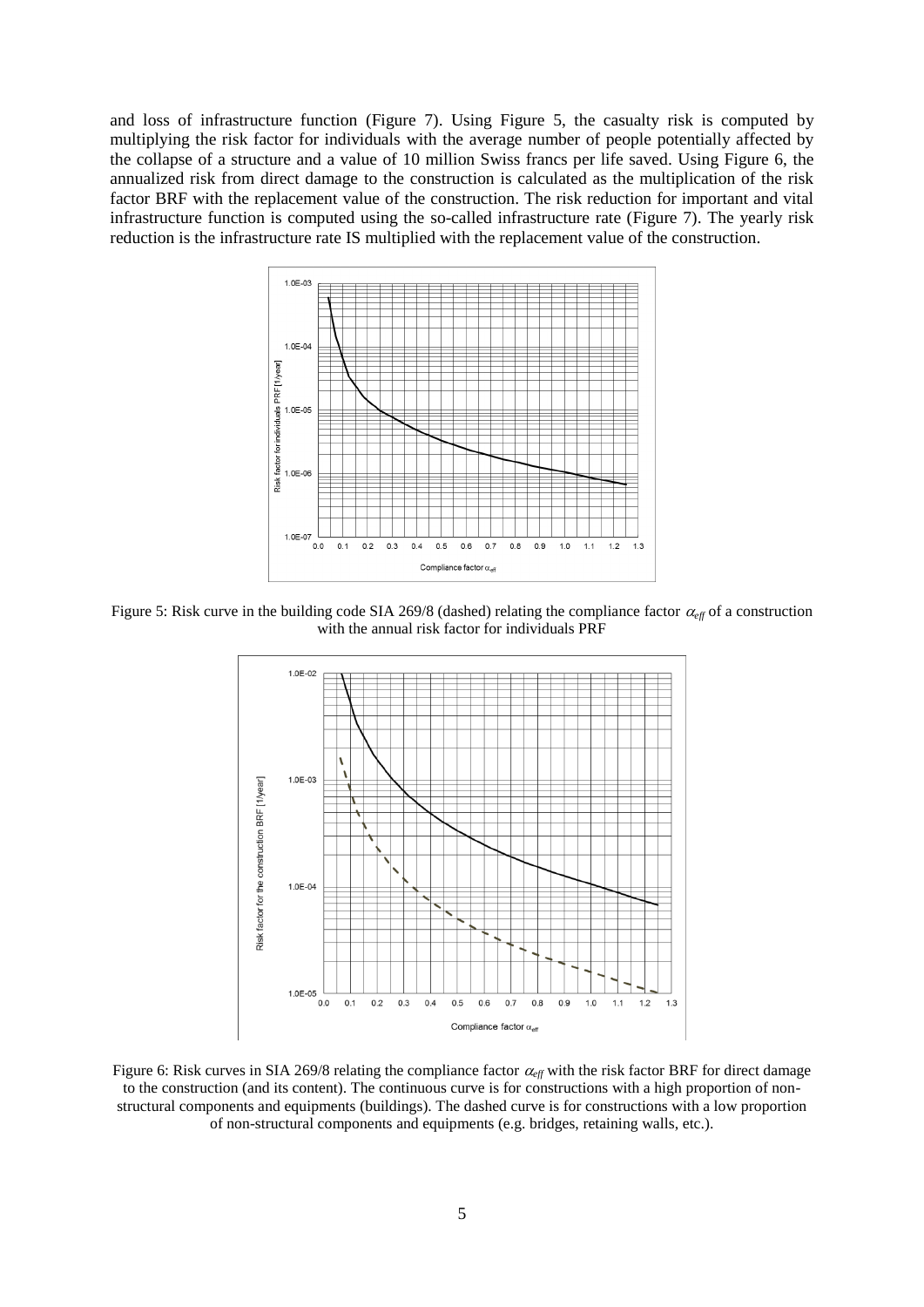

Figure 7: Curves in the building code SIA 269/8 relating the compliance factor  $\alpha_{\text{eff}}$  with the willingness to pay (infrastructure rate IS given for a period of one year) to reduce the risk for the infrastructure function.

#### *2.2 Conditions not requiring a seismic verification for earth-and retaining structures*

In SIA 269/8 (2017), if all the following conditions are met, a seismic verification of the seismic safety of earth- and retaining structures is not required.

- The construction works class is I or II
- The requirements for structural safety for permanent and temporary design situations are met
- The design value of horizontal ground acceleration at the site  $\gamma_f$  a<sub>gd</sub> S  $\leq$  2.0 m/s<sup>2</sup> for horizontal terrain and  $\gamma_f$  a<sub>gd</sub>  $S \le 1.4$  m/s<sup>2</sup> in other situations
- There is no potential for soil liquefaction, soil compaction and shear strength reduction.

These conditions are similar to the ones found in SIA 267 (2013), but with slightly higher threshold values for  $\gamma_f$  a<sub>gd</sub> S, taking into account that no commensurate retrofit measures can usually be found for compliance factors above 0.75 (see Figure 4).

### *2.3 Force-based verification method for earth- and retaining structures*

The force-based verification of earth- and retaining structures is analogous to the usual verification formats for design. The compliance factor is computed as the ratio between the critical value of horizontal acceleration  $a_{\text{crit}}$  for which the structural safety or serviceability requirement is just met and the design value of  $\gamma_f$  a<sub>gd</sub> S. An alternative definition of the compliance factor for slopes is proposed in Equation 1 based on Newmark-analyses. In Equation 1  $a_{\text{crit}}$  is the horizontal acceleration for which slope stability is just met with characteristic values of the soil parameters and a value of  $q_a = 1.0$  for.

 $\alpha_{\text{eff}} = [(a_{\text{crit}} / (\gamma_f \cdot a_{\text{gd}}))$ S)) – 0.1]  $q_a$  (valid for values of  $a_{\text{crit}} / (\gamma_f \cdot a_{\text{gd}} \cdot S) > 0.1$ ) (1)

### *2.4 Deformation-based verification method*

A framework for a deformation-based verification of earth- and retaining structures is given in the Geotechnics section of SIA 269/8 (2017). It enables the engineer to critically evaluate the outcome of a force-based verification, especially if a retrofit is required according to the force-based compliance factor. The principles are the following:

 The examination of the seismic safety consists in a comparison of the permanent displacements  $w_{bd}$  induced by the design (formally verification) value of the seismic action against permanent displacement limits  $w_{Rk}$  (deformation capacity).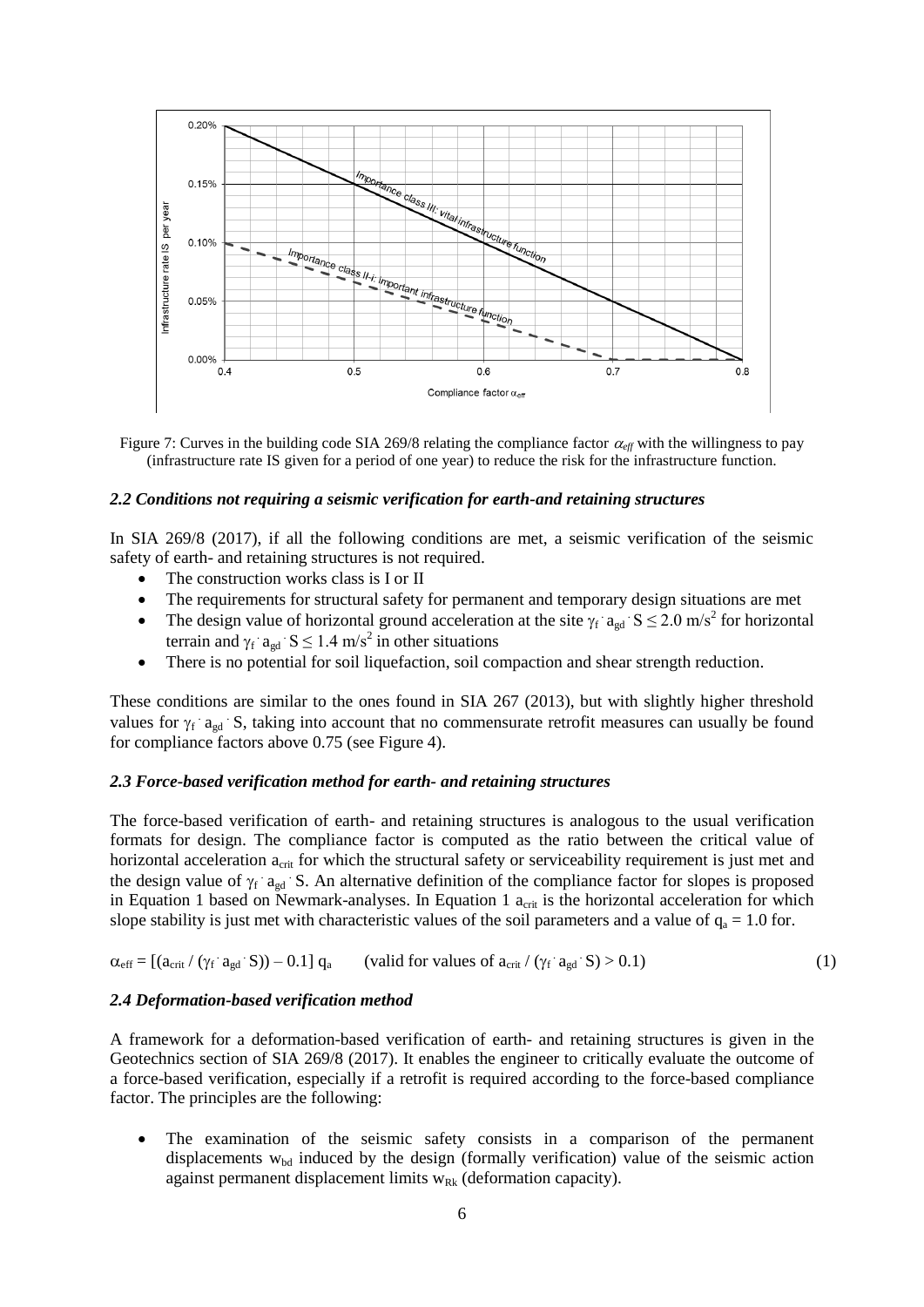- The deformation-based method can only be used if brittle failure mechanisms (e.g. shear failure, pulling out of the anchor zone and failure of anchor heads) can be excluded.
- For anchored constructions, it must be verified that the anchor deformation can be accommodated. This is verified if the estimated anchor deformation is smaller than  $\varepsilon_{uk}$  /  $\gamma_D$ , with  $\varepsilon_{uk}$  as the characteristic value of elongation at rupture and  $\gamma_D = 2.5$ .
- The permanent displacements of earth- and retaining structures  $w_{bd}$  induced by the design (verification) value of the seismic action are determined using characteristic values of the soil parameters. If relevant, the sensitivity to soil liquefaction, compaction and shear strength degradation must be considered.
- The characteristic values of the permanent displacement limits  $w_{Rk}$  must be determined individually.
- The deformation-based verification is fulfilled when  $w_{bd} \leq w_{Rk} / \gamma_D$ , using the partial factor  $\gamma_D$  $= 2.5$  when no further investigations are performed.

The deformation-based compliance factor  $\alpha_{\text{eff}}$  is defined as the ratio between the seismic action for which  $w_{bd} = w_{Rk} / \gamma_D$  and the design value of the seismic action. Computing the value of this compliance factor usually requires an iterative process. A conservative approximation of the deformation-based compliance factor can be computed as  $\alpha_{\text{eff}} = (w_{\text{Rk}} / \gamma_{\text{D}}) / w_{\text{bd}}$ .

This deformation-based framework can be used for the design of new earth- and retaining structures, although it was initially developed for existing structures.

#### 2.5 Determining the permanent displacement  $w_{bd}$  due to the design value of the seismic action

Annex D of SIA 269/8 proposes a method to determine the design values of permanent displacement wbd (Figure 8) for sliding failure mechanisms such as slope instability. The permanent displacement of earth- and retaining structures  $w_{bd}$  is computed as a function of the critical acceleration  $a_{crit}$  of the sliding failure mechanism obtained with characteristic soil parameters and a value of  $q_a = 1.0$ . The curves in Figure 8 were developed based on Newmark analyses with time histories that are representative of the seismicity in Switzerland (Laue et al., 2014). These curves are valid only for cases where the soil mass included in the failure zone can be approximated as a rigid body.



Figure 8: Permanent displacement  $w_{bd}$  as a function of the critical acceleration  $a_{crit}$  of the sliding failure mechanism obtained with characteristic soil parameters and a value of  $q_a = 1.0$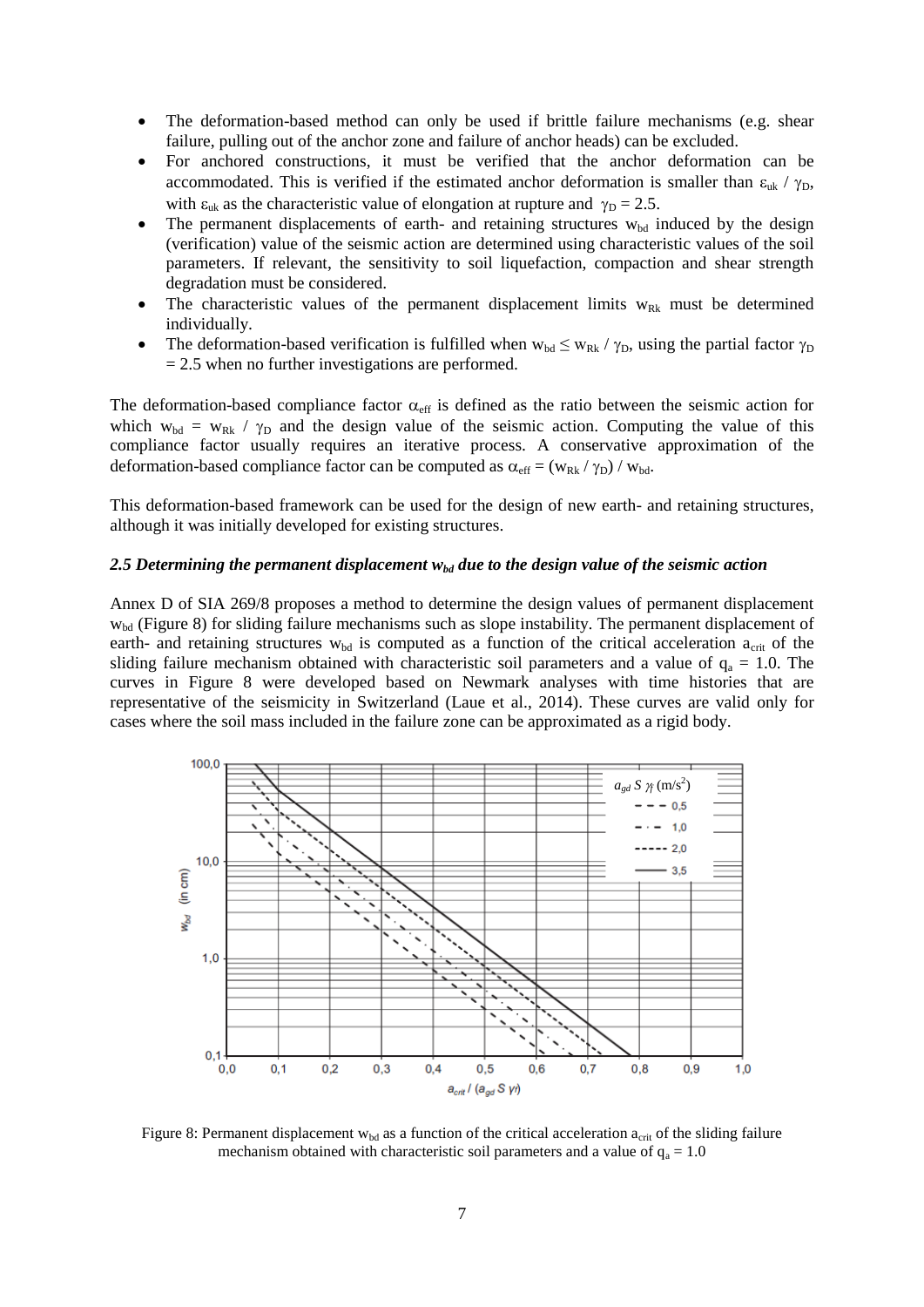For all other cases, the design value of the permanent displacements  $w_{bd}$  needs to be defined based on the more complex approach with dynamic finite element analyses. The documentation "Seismic safety of earth- and retaining structures" of the federal roads office (FEDRO, 2018) is proposing guidelines regarding good practice for such analyses.

# **3. PERMANENT DISPLACEMENTS LIMITS**

### *3.1 Permanent displacements limits for earth- and retaining structures*

The documentation "Seismic safety of earth- and retaining structures" of the federal roads office (FEDRO 2018, in german) proposes characteristic values of permanent displacement limits  $w_{rk}$  for the structural safety verification of earth- and retaining structures under seismic loading (Table 1).

Table 1. Characteristic values of permanent displacement limits  $w_{Rk}$  for the structural safety verification of earthand retaining structures under seismic loading (H: visible height of the wall).

| <b>Displacement type</b>       | Permanent displacement limit $w_{Rk}$             |  |
|--------------------------------|---------------------------------------------------|--|
|                                |                                                   |  |
| Gravity wall and<br>Rotation   | $0.10 \text{ H} (5.7^{\circ})$                    |  |
| Horizontal displacement        | $0.05$ H                                          |  |
| Settlement                     | $0.025$ H                                         |  |
| Horizontal shift               | Anchors are not crossing the failure surface:     |  |
| Settlement                     | Like gravity walls                                |  |
|                                | Anchors are crossing the failure surface:         |  |
|                                | Like gravity walls but under consideration of the |  |
|                                | deformation capacity of the anchors between the   |  |
|                                | bond zone and the anchor head.                    |  |
| Horizontal displacement,       | Like gravity walls                                |  |
| Settlement                     |                                                   |  |
| <b>Differential Settlement</b> | $75 \text{ cm}$                                   |  |
| horizontal<br>Settlement,      | 75 cm                                             |  |
| shift, bulging                 |                                                   |  |
|                                |                                                   |  |

These values were defined based on expert opinion and can be used in conjunction with the building code SIA 269/8 to perform a deformation-based verification of the seismic safety of earth- and retaining structures. They can be also used analogously for the design of new earth- and retaining structures. The performance objective of these permanent deformations is that the geotechnical structure can still fulfill its function and can be repaired with such permanent deformations. It should also be able to sustain the design value of the seismic action a second time without collapsing.

# *3.2 Permanent settlement limits for roadways and rail tracks.*

For cases where the permanent displacements of earth- and retaining structures can cause permanent settlements of roads or train tracks, the documentation "Seismic safety of earth and retaining structures" of the federal roads office (FEDRO 2018) proposes characteristic values of permanent settlement limits for traffic lanes and railway tracks. In such cases, the two deformation-based verifications in Equations 2 and 3 must be satisfied:

| $w_{bd} \leq w_{Rk} / 2.5$ for the structures | (2) |
|-----------------------------------------------|-----|
|                                               |     |

 $v_d \le v_{Rk} / 2.5$  for the traffic lanes or train tracks (3)

with  $v_d$ : estimated permanent settlement of traffic lanes or railway tracks under seismic action.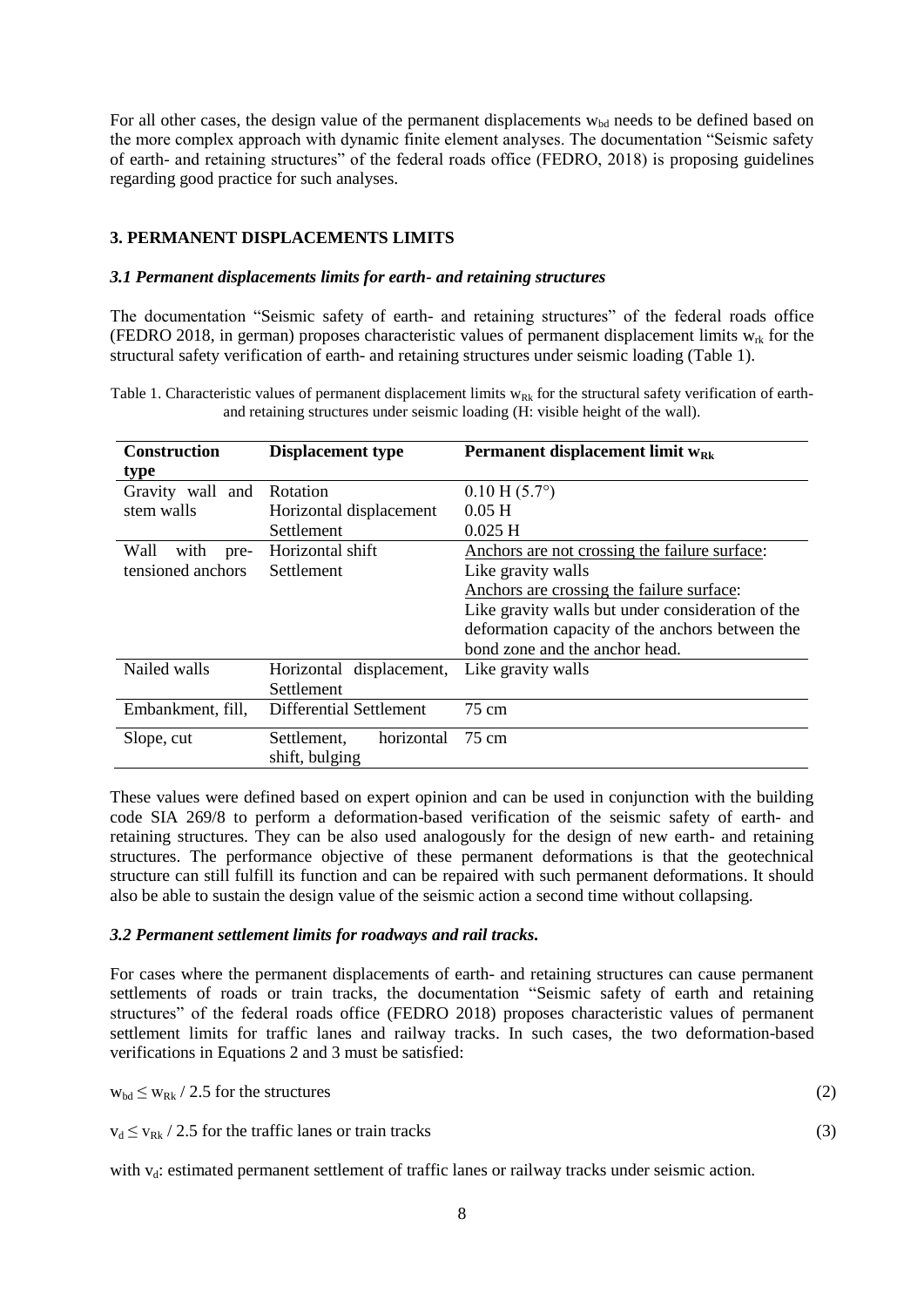The values of the permanent settlement limits for traffic lanes or railway tracks  $v_{Rk}$  are defined in function of a so-called "seismic class" of the road or railway section such as presented for roads in Tables 2 and 3. These permanent displacement limits are valid for the design value of the seismic action used for the structural safety check. The design or verification requirements for permanent settlements of traffic lanes or railway tracks are considered to be implicitly fulfilled if the force-based structural safety of the earth- or retaining structure is verified.

| <b>Seismic</b>   | <b>Definition of infrastructure function</b>                                           | Minimum requirements for         |  |
|------------------|----------------------------------------------------------------------------------------|----------------------------------|--|
| class            |                                                                                        | earth- / retaining structures    |  |
| ESK <sub>0</sub> | Minor. Disruptions have negligible consequences.                                       | Construction works class I       |  |
| ESK I            | Normal. Eventual traffic disruptions have limited and Construction works class I       |                                  |  |
|                  | economic<br>local<br>societal<br>and<br>consequences.                                  |                                  |  |
|                  | and compensation possibilities are<br>Redundancy                                       |                                  |  |
|                  | sufficient.                                                                            |                                  |  |
| ESK II           | Important. The road segment has an important but not  Construction works class II if   |                                  |  |
|                  | critical/vital function after an earthquake. Eventual failure of structure potentially |                                  |  |
|                  | traffic disruptions have significant societal and                                      | impacts traffic, otherwise       |  |
|                  | consequences. Redundancy<br>and<br>economic                                            | construction works class I.      |  |
|                  | compensation possibilities are not sufficient.                                         |                                  |  |
| <b>ESK III</b>   | Critical/vital. The road segment has a vital function in                               | Construction works class III, if |  |
|                  | the disaster response phase (very important for the                                    | failure of structure potentially |  |
|                  | access to selected constructions or zones after an                                     | impacts traffic, otherwise       |  |
|                  | earthquake). There is no redundancy and compensation                                   | construction works class I.      |  |
|                  | possibility. Eventual traffic disruptions have severe                                  |                                  |  |
|                  | societal and economic consequences.                                                    |                                  |  |

| Table 2. Definition of the seismic classes for road segments. |  |  |  |  |
|---------------------------------------------------------------|--|--|--|--|
|---------------------------------------------------------------|--|--|--|--|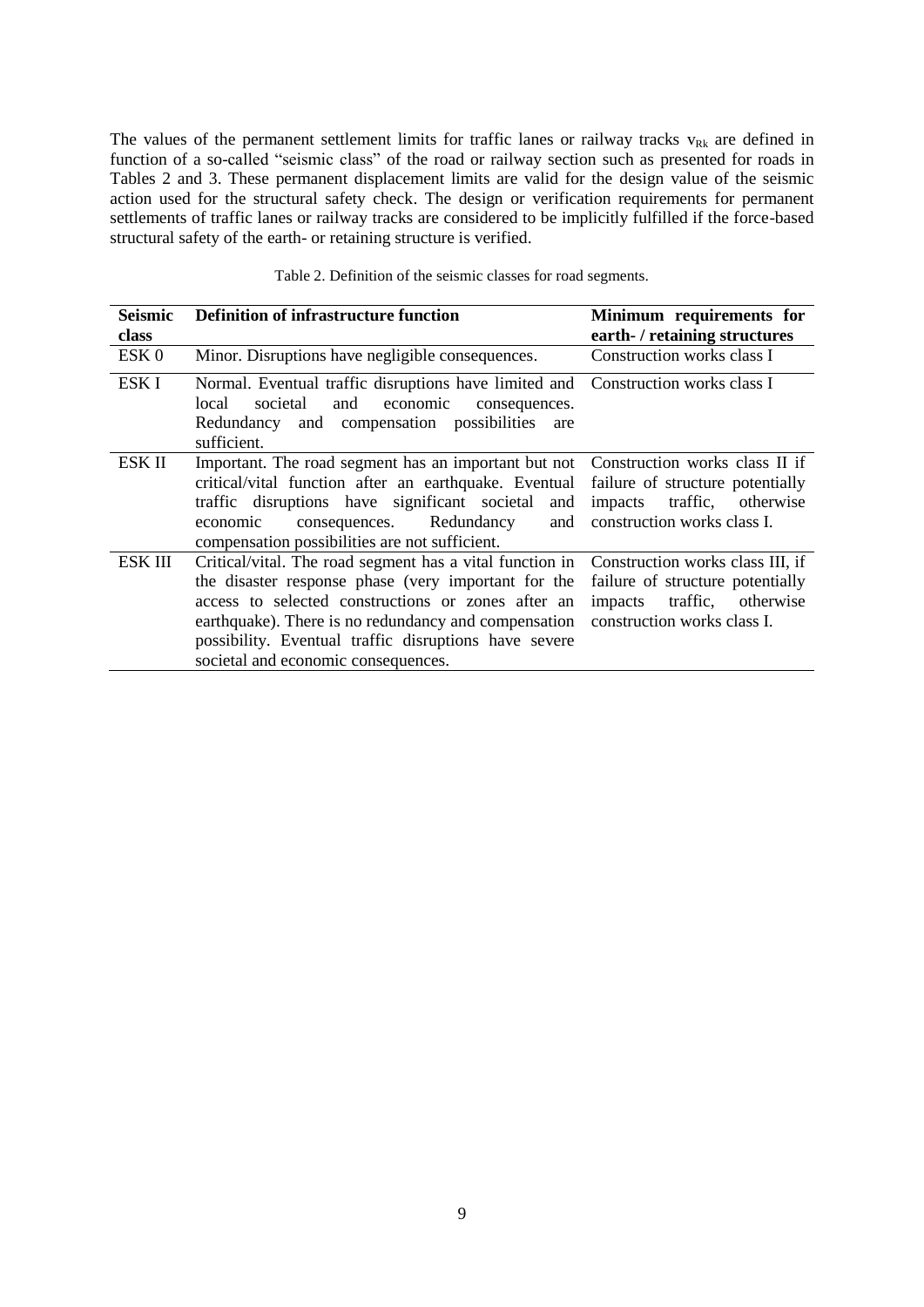| Table 3. Characteristic values of permanent settlement limits $v_{Rk}$ and associated descriptions of maximum |  |
|---------------------------------------------------------------------------------------------------------------|--|
| tolerable damage and loss of use for roads for a seismic action corresponding to the structural safety check. |  |

| Seismic          | <b>Importance</b> | tolerable<br><b>Maximum</b>                                                                                                                                                                                                                              | <b>Maxixum</b><br>tolerable $v_{Rk}$ (cm)                                                                                                                              |            |
|------------------|-------------------|----------------------------------------------------------------------------------------------------------------------------------------------------------------------------------------------------------------------------------------------------------|------------------------------------------------------------------------------------------------------------------------------------------------------------------------|------------|
| class            | factor $\gamma_f$ | damage                                                                                                                                                                                                                                                   | limitation of use                                                                                                                                                      |            |
| ESK <sub>0</sub> | 1.0               | Very large settlements or Lanes<br>offsets of traffic lanes.<br>Failure of road dams and<br>underlying slopes.                                                                                                                                           | closed<br>during<br>for<br>months<br>several<br>repairing / replacement<br>works.                                                                                      |            |
| ESK I            | 1.0               | Large<br>offsets<br>settlements.<br>of<br>traffic lanes. Sliding and<br>settlement of dams or cuts<br>and underlying slopes.                                                                                                                             | differential Lanes closed during a<br>few days for temporary<br>repairing works, partly<br>closed<br>for<br>further<br>repairing works during<br>weeks / a few months. | $30-50$ cm |
| ESK II           | 1.2               | Significant<br>settlement of traffic lanes<br>or offset of dam shoulders<br>with<br>faces<br>slope<br><b>or</b><br>significant deformations of<br>traffic<br>lanes.<br>Soil<br>the<br>material on traffic lanes<br>from slope sliding above<br>the road. | differential Lanes closed during a<br>few days for temporary<br>repairing works, partly<br>closed for further r<br>repairing works during a<br>few weeks.              | $10-25$ cm |
| ESK III          | 1.4               | Small settlement of traffic<br>lanes, small offsets of dam<br>shoulders. Limited bulging<br>at the base of slopes.                                                                                                                                       | with<br>Lanes<br>open<br>speed during<br>reduced<br>repairing works or fully<br>operational.                                                                           | $5-15$ cm  |

# **4. APPLICATION EXAMPLES AND ISSUES**

### *4.1 Application examples*

In the technical documentation of the Swiss federal roads office "Seismic safety of earth- and retaining structures" (FEDRO, 2018), five examples of engineered earth- and retaining structures are presented with the following principles.

- The earth or retaining structure was not designed for earthquake loading and it complies with the structural safety requirement for permanent loads.
- The earth- or retaining structure must be verified for seismic safety in the highest seismic zone of Switzerland
- Compliance factors are computed for the earth- or retaining structure and the adjacent road for a force-based and a deformation-based approach.
- Recommendations of measures according to SIA 269/8 are formulated depending on the computed compliance factor.
- Sensitivity analyses are performed for relevant parameters.

These examples (three of which are shown in Figures 1 to 3) show force-based compliance factors below 1.0, but not in the critical range where measures would be mandatory according to SIA 269/8 (Figure 4). Potential commensurate retrofit measures are required considering the force-based verification alone. However, deformation-based verifications provide compliance factors above 1.0, leading to the conclusion that the current situation can be considered as code-compliant.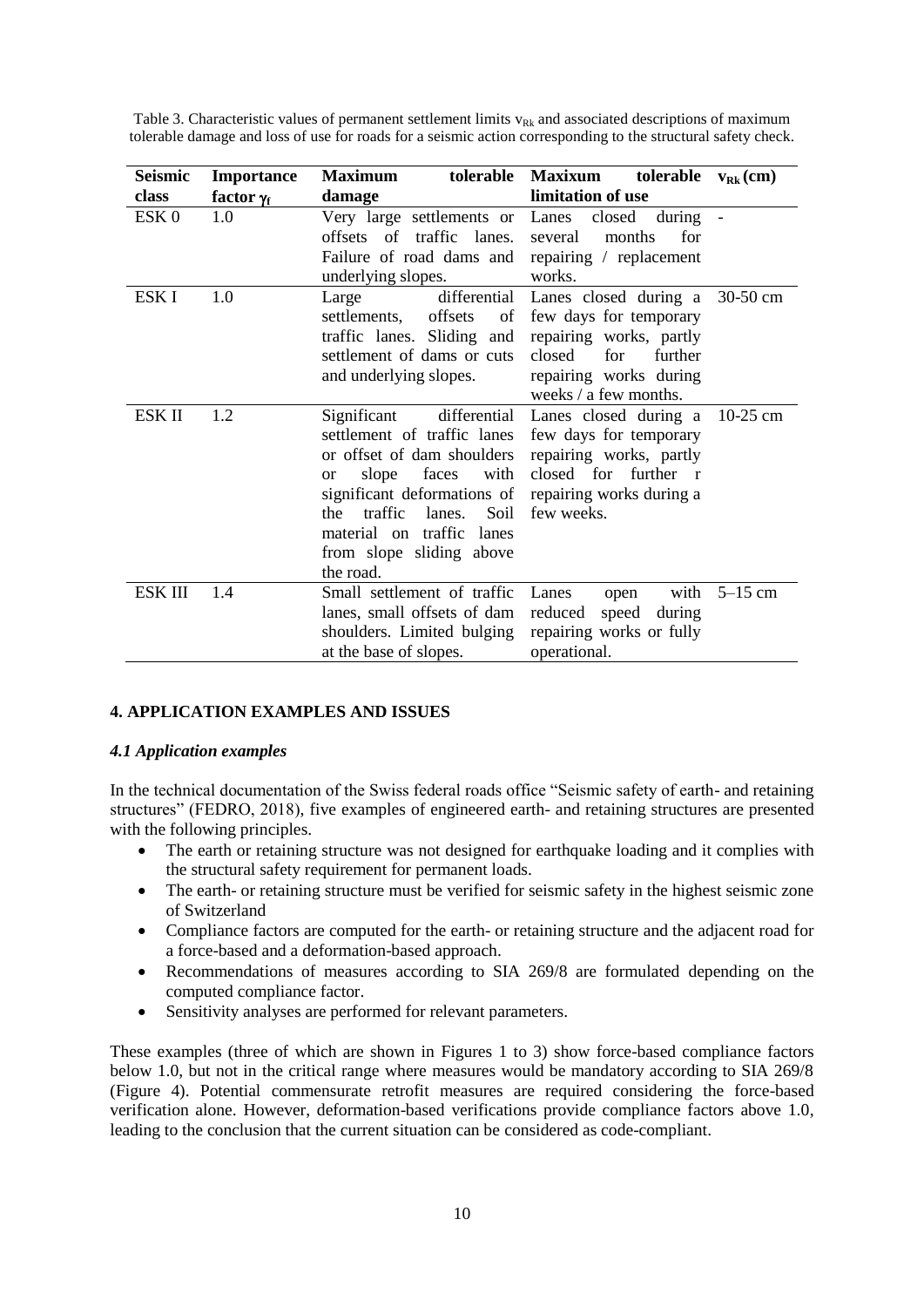Figure 9 presents the case of a natural slope with a marginal factor of safety for slope stability under permanent loads. In this case, the global factor of safety for permanent loads is 1.07 using characteristic values of the soil parameters. The force-based compliance factor for slope stability under seismic loading using equation (1) is 0.02 with  $\gamma_f$  a<sub>gd</sub>  $S = 2.7$  m/s<sup>2</sup>, as well as  $q_a$  and  $q_b = 2.0$ . Such a situation would require mandatory retrofit measures according to the principles of SIA 269/8 (Figure 4). A deformation-based verification of slope stability with a Newmark-based method (see Section 2.5) leads to an estimation of the design value of permanent slope displacements  $w_{bd}$  of 40 cm. Further dynamic FEM analysis shows permanent slope displacement  $w_{bd}$  of 25 cm and permanent settlements of the traffic lanes  $v_d$  of 15 cm. These values must be compared with the permanent displacement limits for slopes  $w_{Rk}$  (Table 1) and for traffic lanes  $v_{Rk}$  (Table 3) using Equations 2 and 3 respectively.

Verification of limit displacements for the slope:

The verification leads to the following results for a value of the permanent slope displacement limit of  $w_{Rk} = 75$  cm:

Newmark-based:

 $w_{bd} = 40$  cm  $\leq w_{Rk}$  / 2.5 = 75 cm / 2.5 = 30 cm is not fulfilled. A conservative compliance factor  $\alpha_{\text{eff}} = 0.75$  (30 cm/40 cm) is estimated. According to Figure 4, the present situation is acceptable.

### FEM-based:

 $w_{bd} = 25$  cm  $\leq w_{Rk}$  / 2.5 = 75 cm / 2.5 = 30 cm is fulfilled. The compliance factor  $\alpha_{eff}$  is above 1.0. The present situation is code-compliant.

Verification of limit permanent settlements for the road:

The verification leads to the following results for a value of the permanent settlement limit of the traffic lanes (road section with seismic class ESKII)  $v_{Rk} = 25$  cm:

### Newmark-based:

 $v_{bd}$  = 40 cm  $\le v_{Rk}$  / 2.5 = 25 cm / 2.5 = 10 cm is not fulfilled. A conservative compliance factor  $\alpha_{\text{eff}} = 0.25$  (10cm / 25 cm) is estimated. According to figure 4, retrofit measures are required to limit the differential settlements of the traffic lanes.

FEM-based:

 $v_{bd}$  = 15 cm  $\leq w_{Rk}$  / 2.5 = 25 cm / 2.5 = 20 cm is not fulfilled. A conservative compliance factor  $\alpha_{\text{eff}} = 0.75$  (15cm / 20 cm) is estimated. According to figure 4, the present situation is acceptable.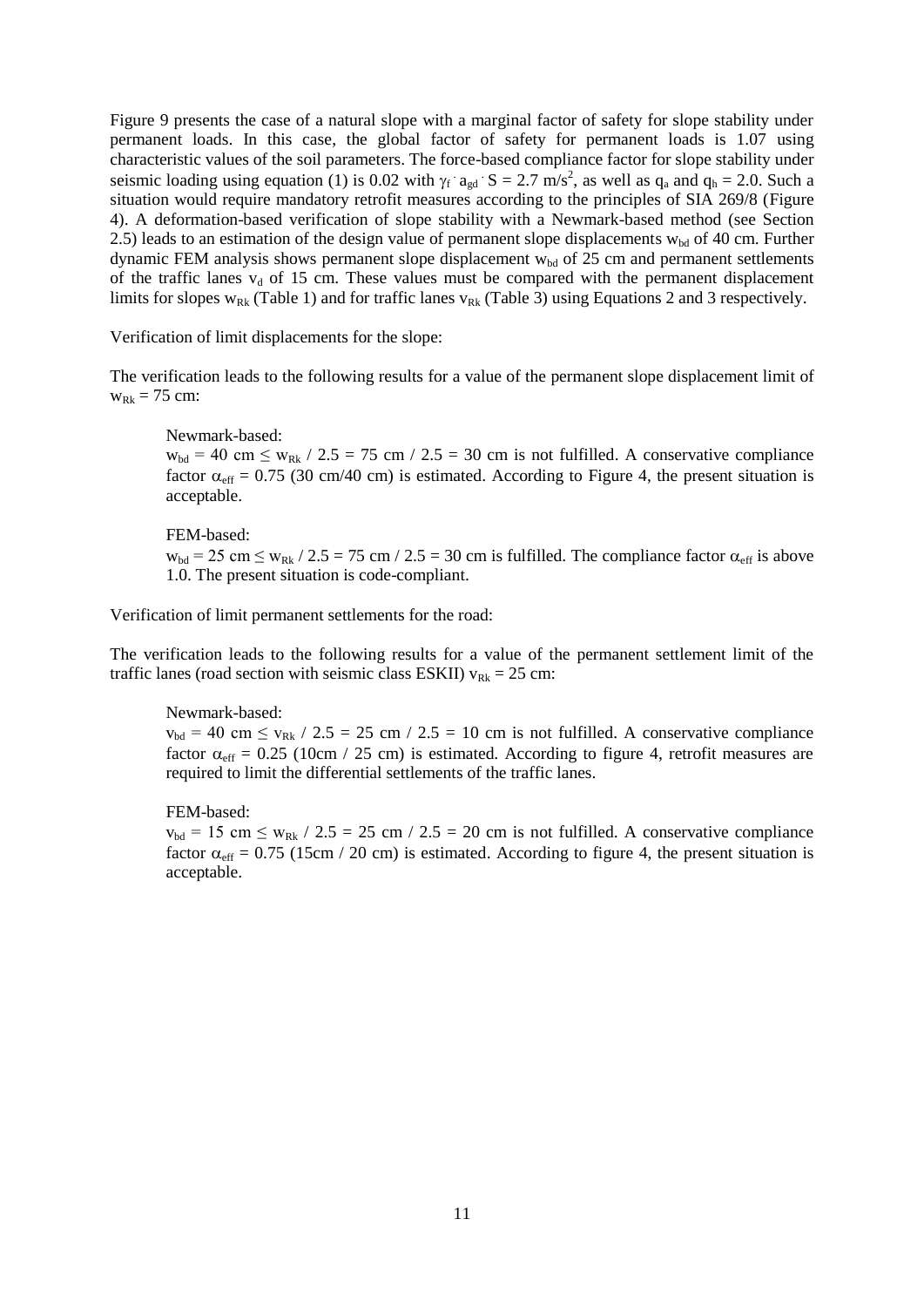

Figure 9: Case of a road passing on top of a natural slope with marginal safety for slope stability under permanent loads (FEDRO, 2018). The model has a superficial layer of 1.5 m of soil with characteristic soil parameters of  $\gamma_k = 18 \text{ kN/m}^3$ ,  $\phi_k = 39^\circ$ ,  $c_k = 0 \text{ kN/m}^2$ . The rest of the soil mass has characteristic parameters of  $\gamma_k = 18 \text{ kN/m}^3$ ,  $\phi'_{k} = 37^{\circ}$ ,  $c'_{k} = 0 \text{ kN/m}^2$ . The slope angle is 36.8°. "Hangschutt" means "colluvium" and "verwitterter Fels" means "weathered rock".

This example is clearly shows the advantages of more elaborate analysis methods in the decisional process related to the seismic safety and retrofit measures of existing geotechnical structures.

### *4.2 Issues*

One serious difficulty with deformation-based methods for geotechnical structures is to guarantee that the time histories selected for the FEM-analyses are consistent with the design elastic response spectra from the building codes. Eurocode 8 requires that the average response spectrum at the surface of the soil model for a dynamic analysis with multiple time histories (more than seven) should not lie below 90% of the relevant design elastic response spectrum, for a period range between 0.2  $T_1$  and 2  $T_1$ (where  $T_1$  is the fundamental period of the analyzed structure). In FEDRO (2018) this requirement was fulfilled for the period range between 0 and 2 s, since the exact fundamental period of the failure